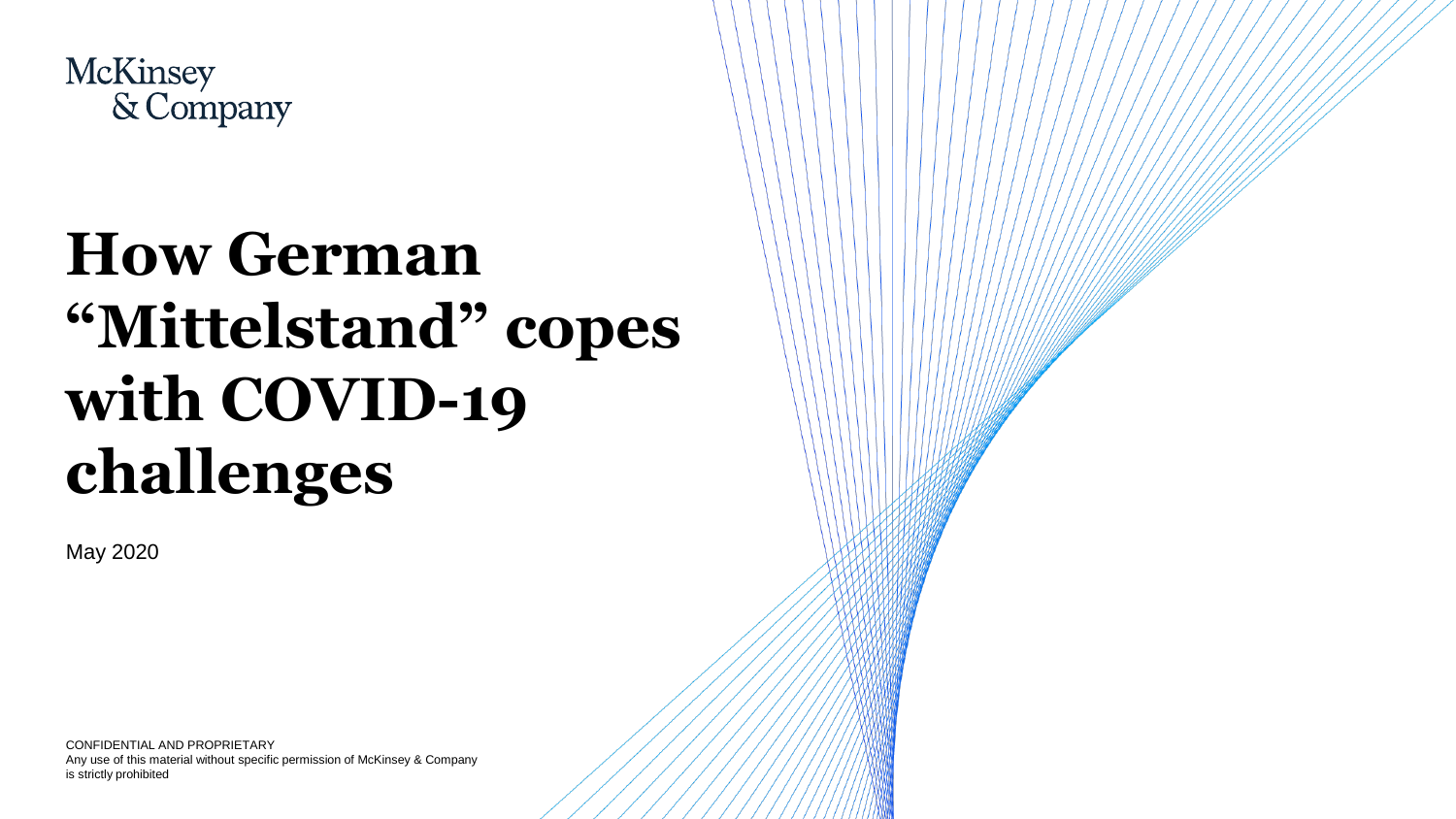- **COVID-19 is, first and foremost, a major humanitarian challenge.** Thousands of health professionals are battling the virus, putting their own lives at risk. Overstretched health systems will need time and help to return to a semblance of normalcy.
- **Solving the humanitarian challenge is, of course, priority #1.** Much remains to be done globally to respond and recover, from counting the humanitarian costs of the virus, to supporting the victims and families, to finding a vaccine.
- **This document is meant to help with a narrower goal: Provide insights to SMEs during the current COVID-19 situation.** In addition to the humanitarian challenge, there are implications for the wide economy, businesses and employment.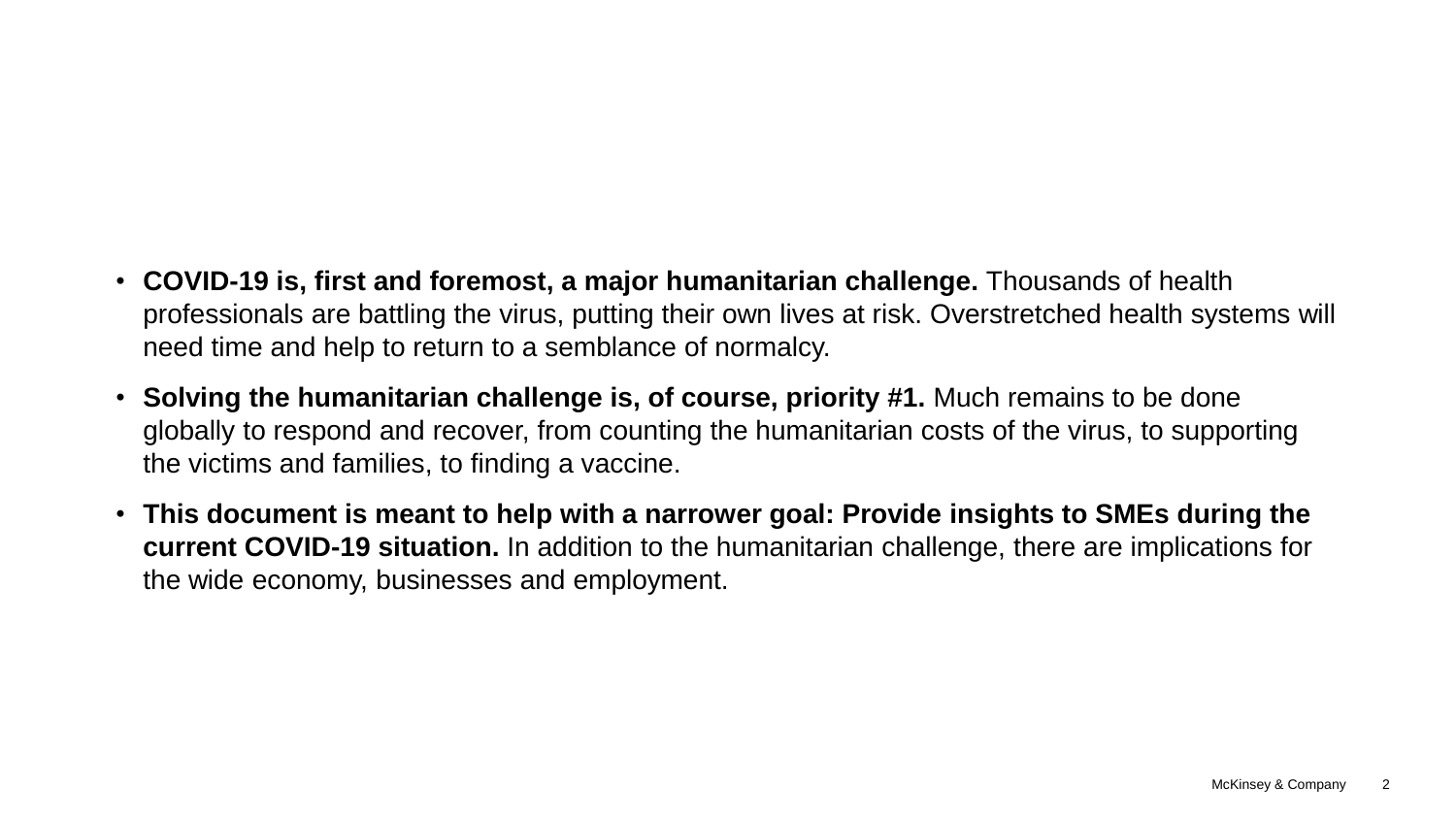### **Overview of survey parameters**

**522** respondents

**29** questions

#### **By employees** Period of survey: April 24-28, 2020 **Size of company,** percent 21 40 39 Small 50-250 employees Medium >250-2,000 employees Large >2,000 employees **Respondents** 70% leading employees 30% CEOs 32 37 20 11 **By annual turnover** >EUR 1 billion <EUR 50 million EUR 50-250 million >EUR 250 million-1 billion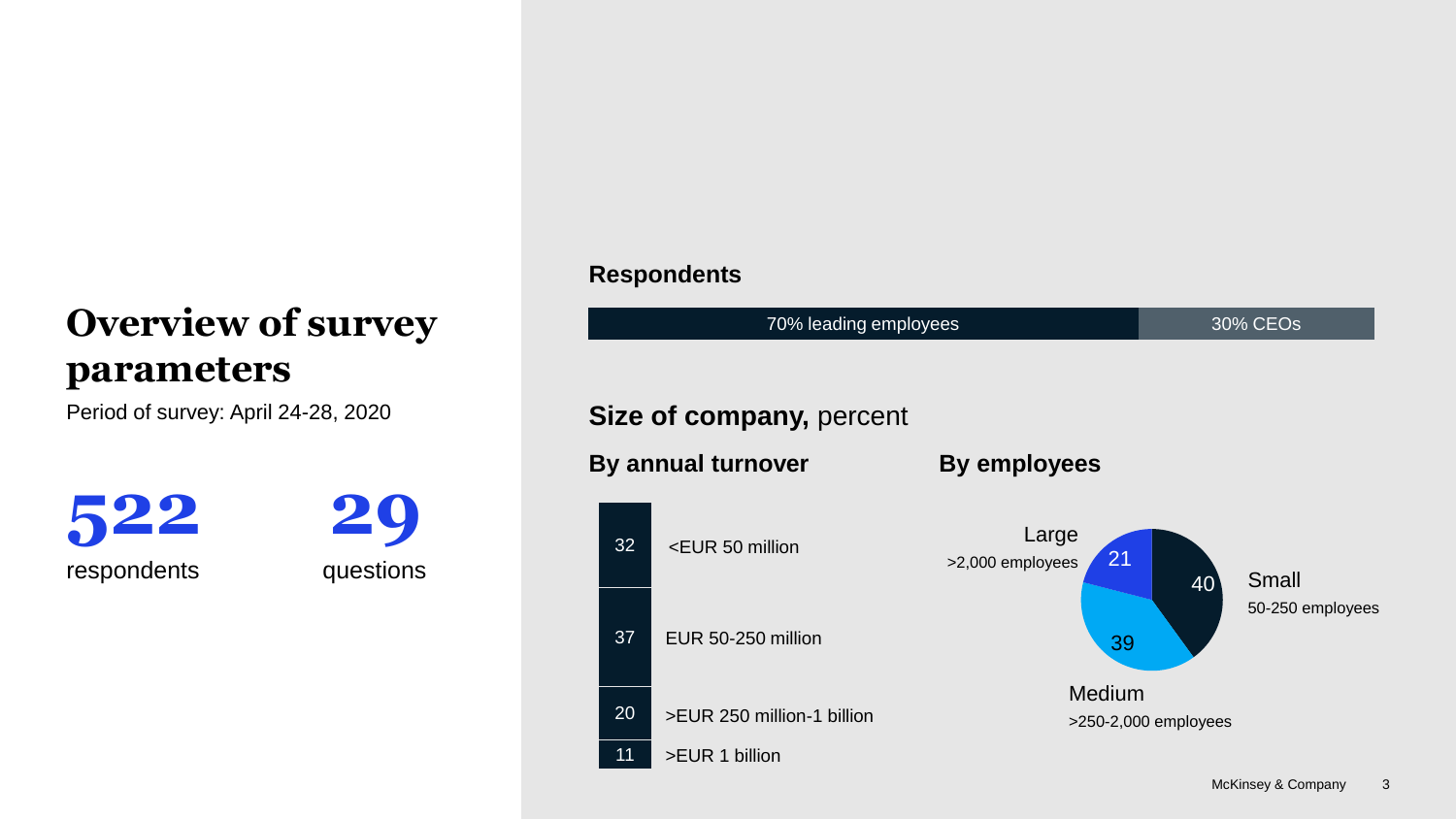**While 27% of German SMEs were not affected by corona, 56% are currently still not back to business as usual** 

What phase is your business currently in after partial relaxations of the lockdown?

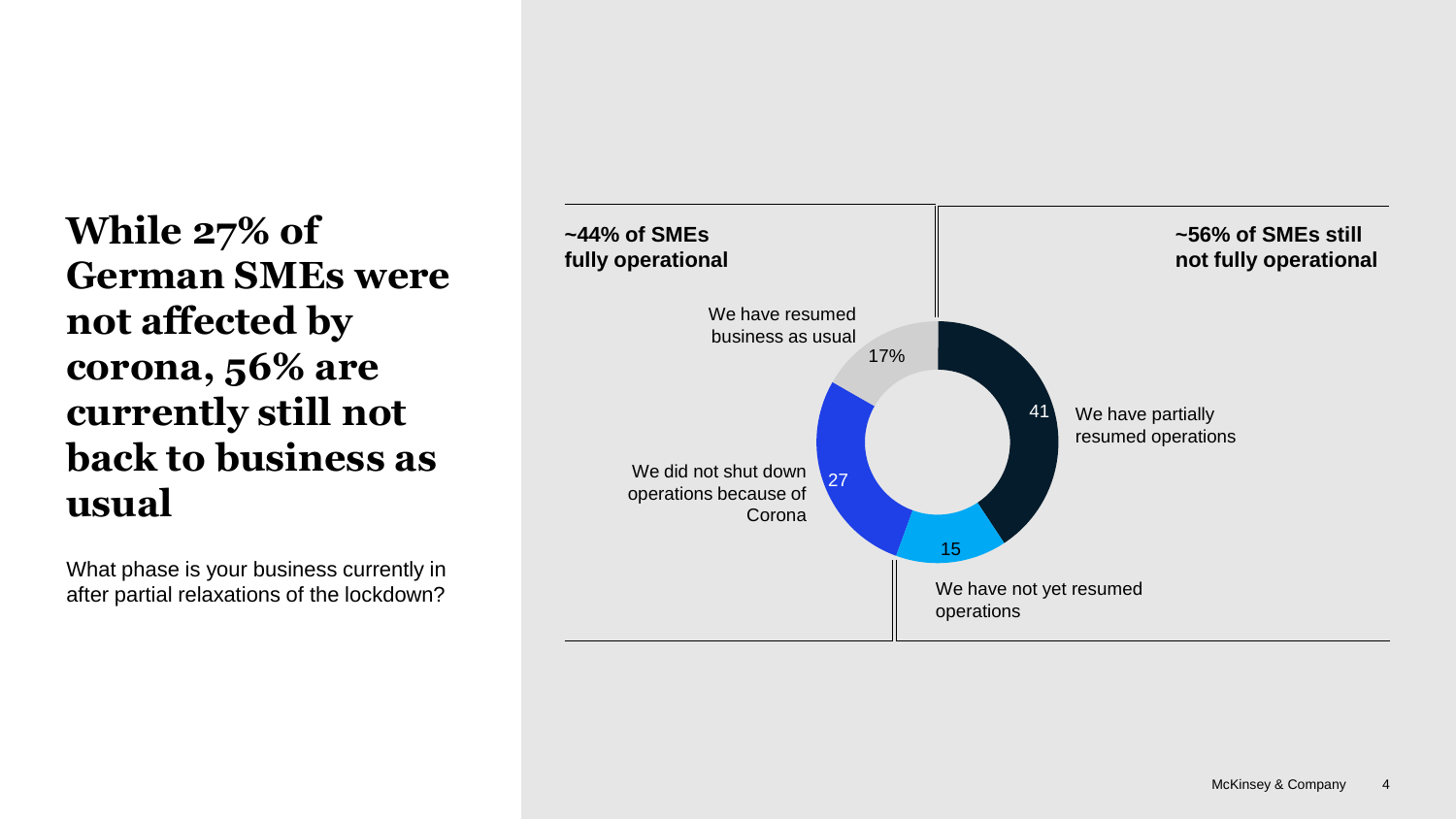### **German Mittelstand expects significant turnover losses in the 2nd quarter 2020**

#### **Revenue outlook in Q2 2020 among SMEs in Germany**

#### Percent

|                                                     | Decrease |    | <b>Stable</b> | Increase        |  |
|-----------------------------------------------------|----------|----|---------------|-----------------|--|
| <b>Automotive</b>                                   | 66       |    | 17            | 17 <sub>2</sub> |  |
| Construction                                        | 40       | 34 |               | 26              |  |
| Chemicals and pharma                                | 55       |    | 15            | 30              |  |
| <b>Electrics</b>                                    | 60       |    | 15            | 25              |  |
| Finance and insurance                               | 51       |    | 31            | 18              |  |
| Healthcare                                          | 38       | 35 |               | 27              |  |
| Trade                                               | 59       |    | 27            | 14              |  |
| IT and telecommunication                            | 54       |    | 17            | 29              |  |
| <b>Mechanical and plant engineering</b>             | 80       |    |               | 13              |  |
| Other                                               | 56       |    | 27            | 16              |  |
| <b>Total</b><br>and the contract of the contract of | 55       |    | 24            | 21<br>100%      |  |

#### **The response of German SMEs and the global industry is consistent**

**Sectors hit least** are the ones that benefit from new demand or new digital business models

- Construction
- Healthcare

**Sectors hit hardest are the ones with** significant manufacturing, where production and demand have declined, as well as the ones greatly impacted by global shutdowns

- Mechanical and plant engineering
- Automotive

Note: Due to rounding, percentages may not always appear to add up to 100%.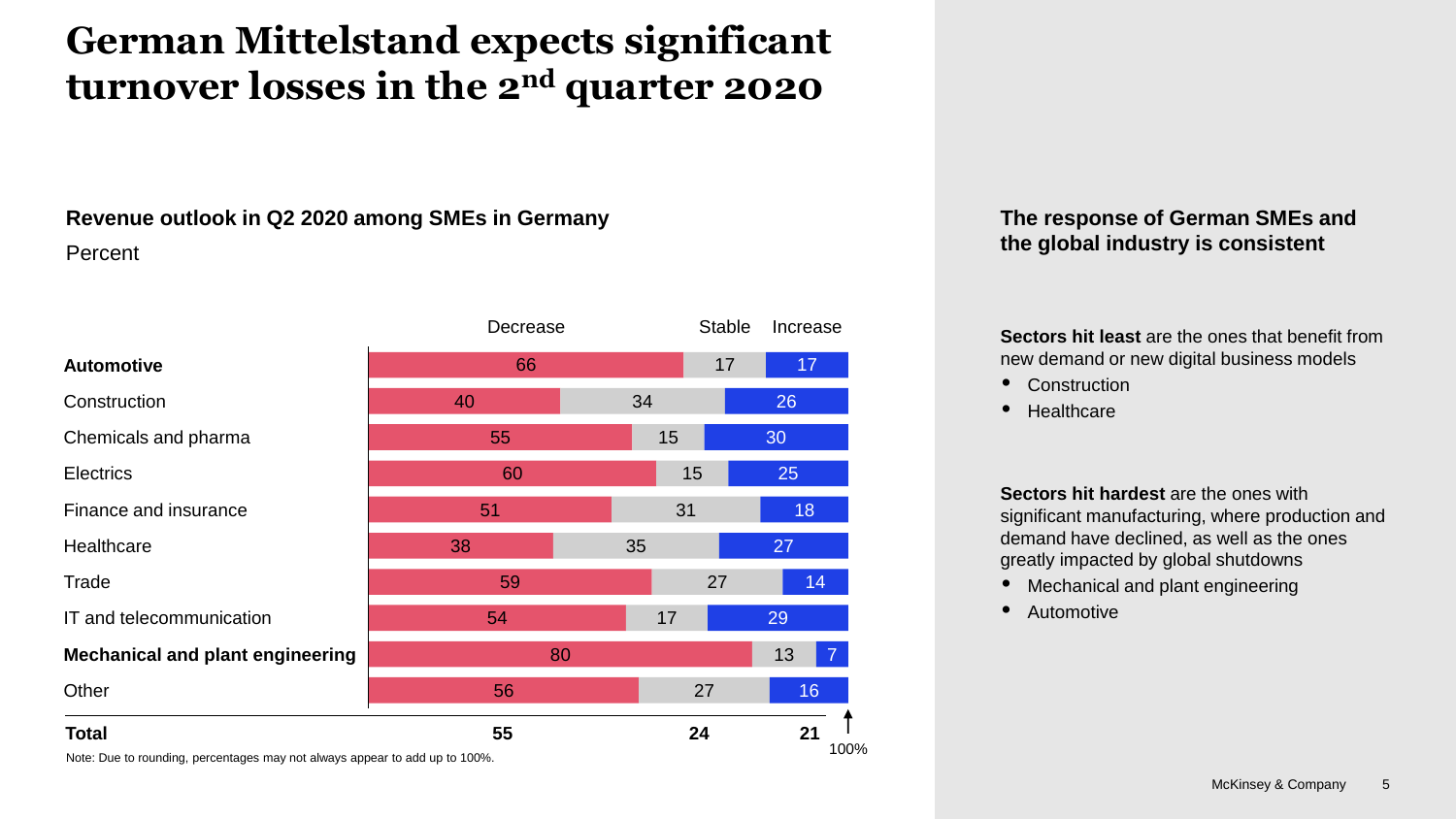### **SMEs believe that all of these 7 crisis levers are essential**

#### **To what extent do you agree with the following statements regarding your company?**

Percent

We are innovating our business due to changed customer behavior

We invest in automatization and the Digitalization of our business model

We are bringing core competencies back to Germany or plan to relocalize

We transfer new working models and forms of collaboration learned during the crisis into everyday business life

We want to participate in and/or help shape new ecosystems

We take advantage of the special market situation and examine the acquisition of competitors

SMEs expecting revenue decreases in Q2 2020 SMEs expecting revenue increases in Q2 2020

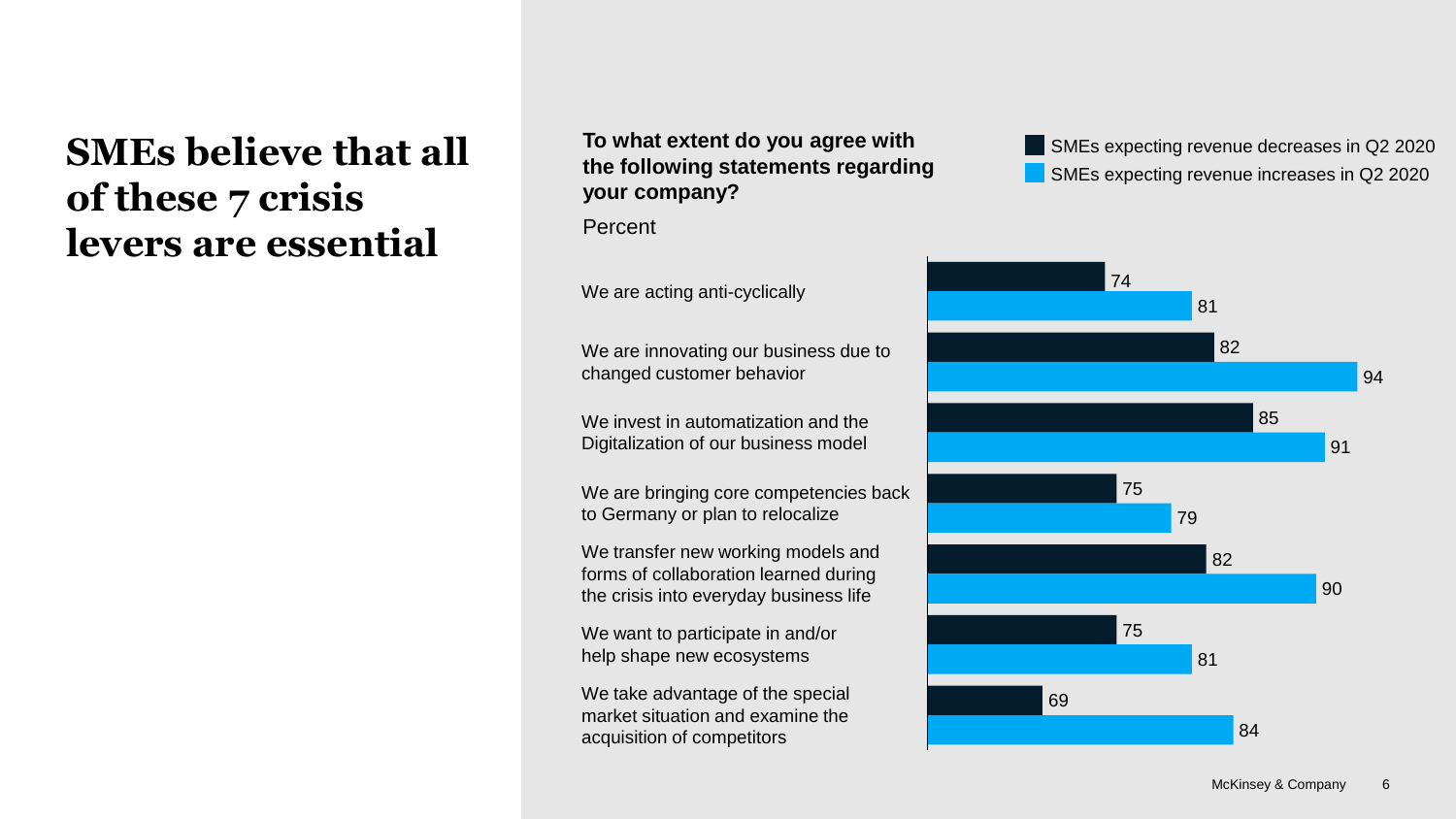**73% of companies say they are reacting anti-cyclically to the crisis, while only 17% actually initiate necessary changes**

**Which of the following scenarios best describes the state of your SME and your crisis response?**

**Percent** 

We have created an action list as a response to the crisis

We have stabilized our critical business functions

We have initiated necessary changes in the company to gain a competitive advantage from the crisis



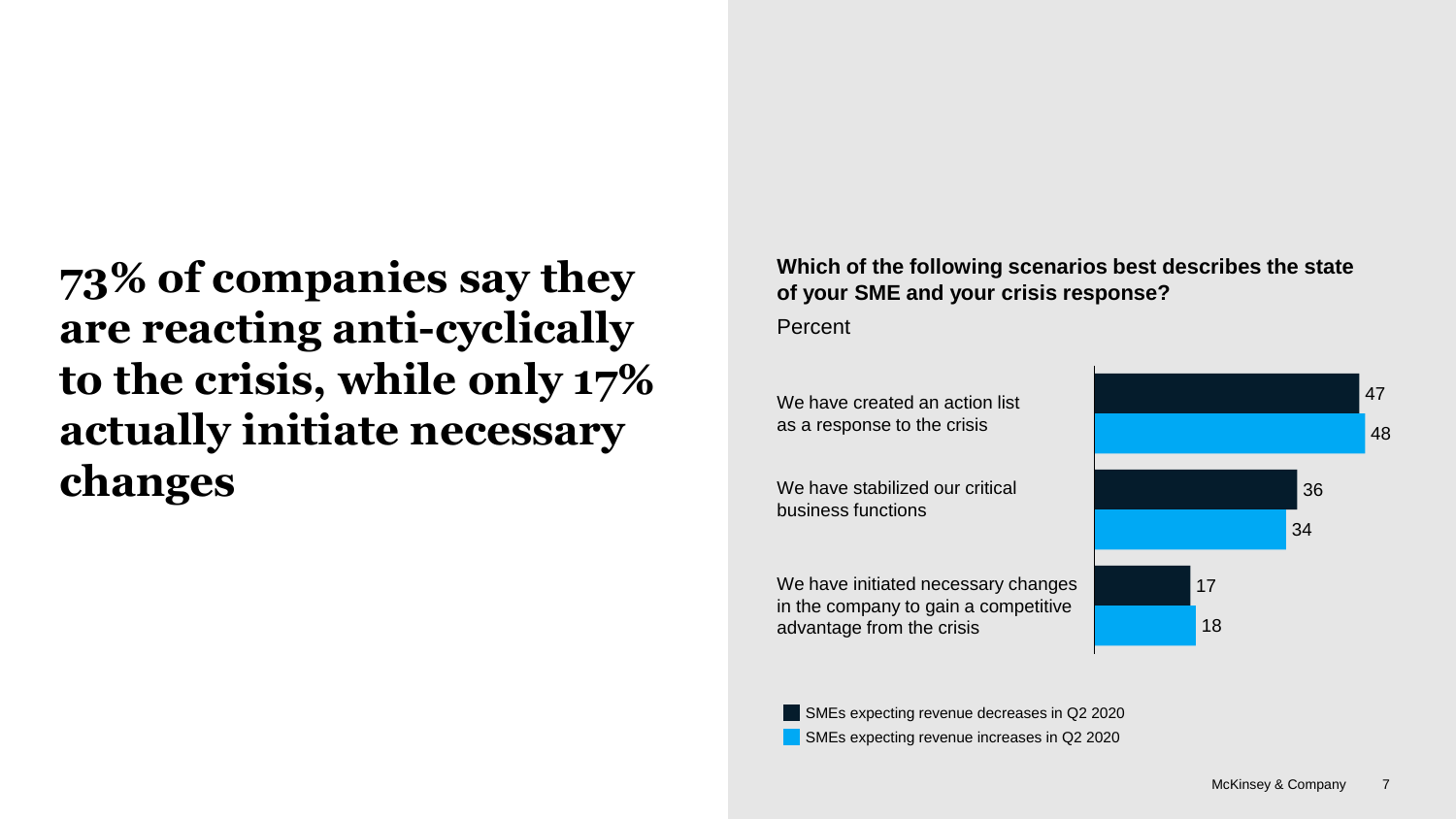### **Potential winners focus on future growth opportunities**

56

SMEs expecting revenue increases in Q2 2020 SMEs expecting revenue decreases in Q2 2020



#### **Actions for business continuity<sup>1</sup> Actions for revenue stabilization or increase<sup>2</sup>**



1. Q: What measures have you taken to ensure the continued existence of the business?

2. What measures have you taken to stabilize or increase sales?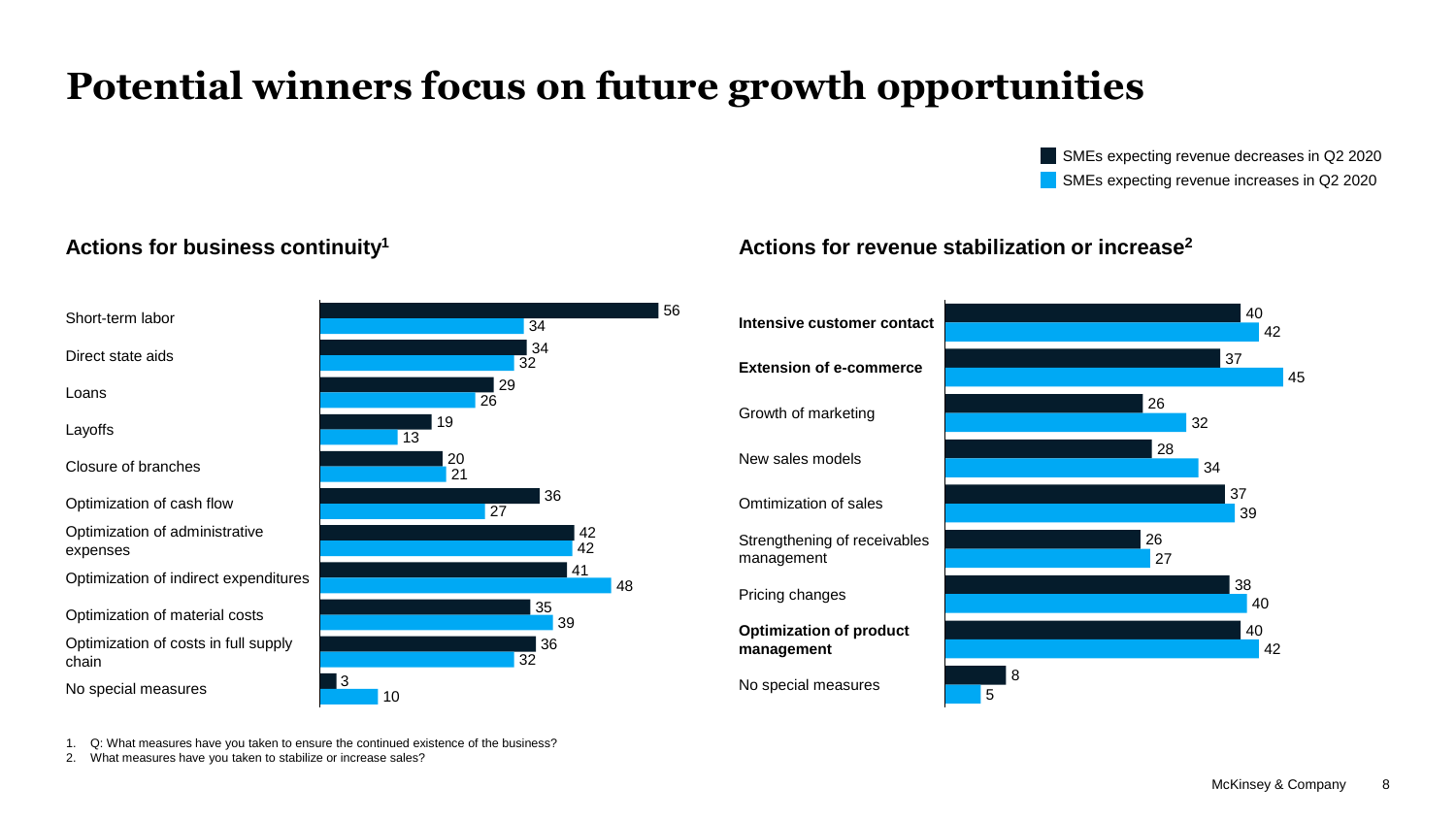## **One of three surveyed SMEs state that digitalization has increased importance**

#### **Q: How does the corona crisis affect your planned or ongoing digital projects?**

Percent

COVID-19 is increasing pressure towards digitization while also pausing ongoing projects

COVID-19 has shown us that we need to extend our digital business models

Digital processes and solutions will become increasingly important for our business

Digitilization of processes and business models is part of our crisis strategy

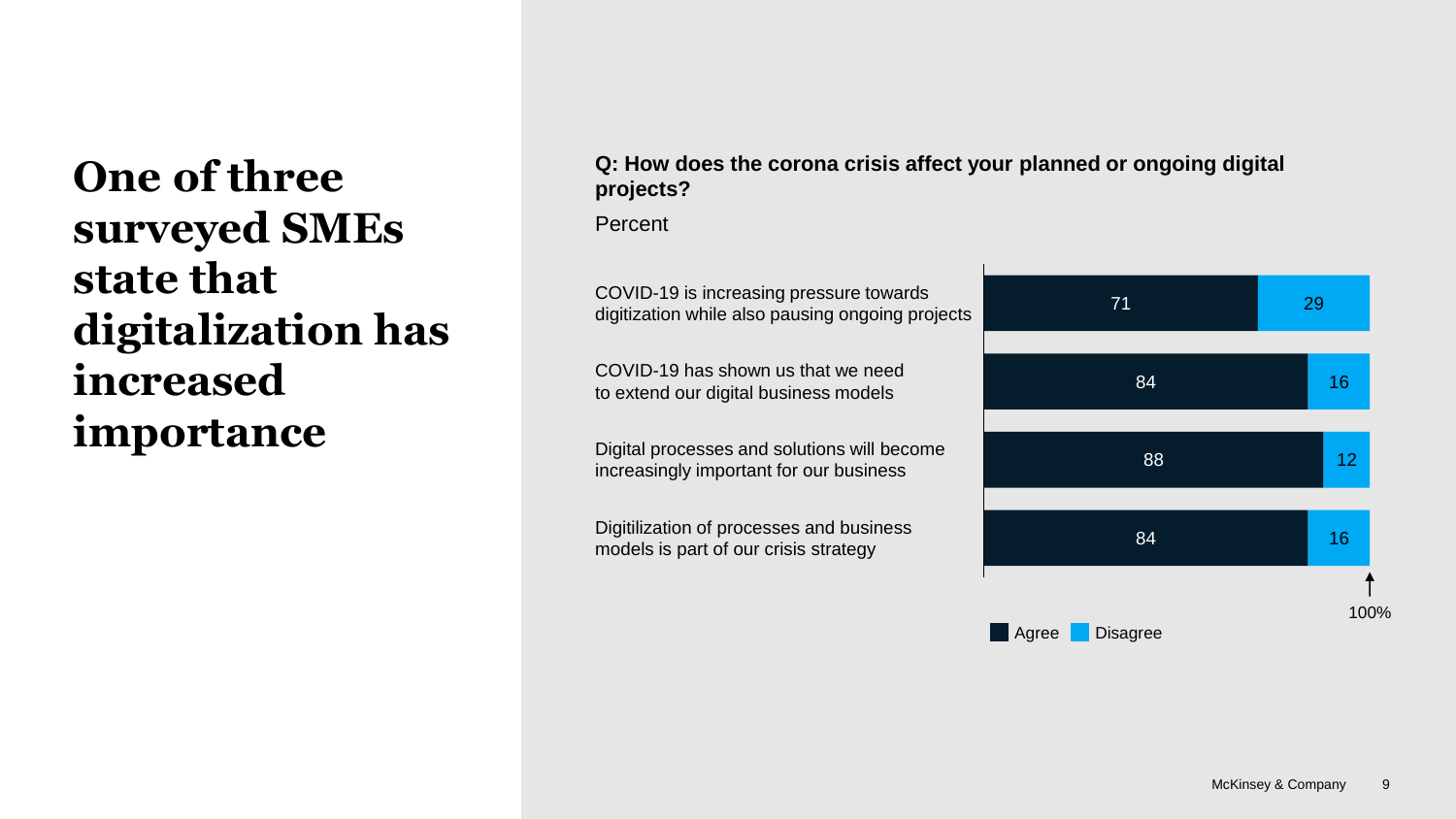### **German SMEs still pursuing their digital projects**



# **42%**

of all surveyed SMEs use a technology roadmap with advanced industry insights on competitors, suppliers, employees, customers and regulators to realize these projects

**Larger SMEs and those expecting revenue increase for Q2 tend to be leverage these more often.**

- **Large SMEs: 54%**
- **SMEs expecting revenue increase (Q2): 61%**

Note: Due to rounding, percentages may not always appear to add up to 100%.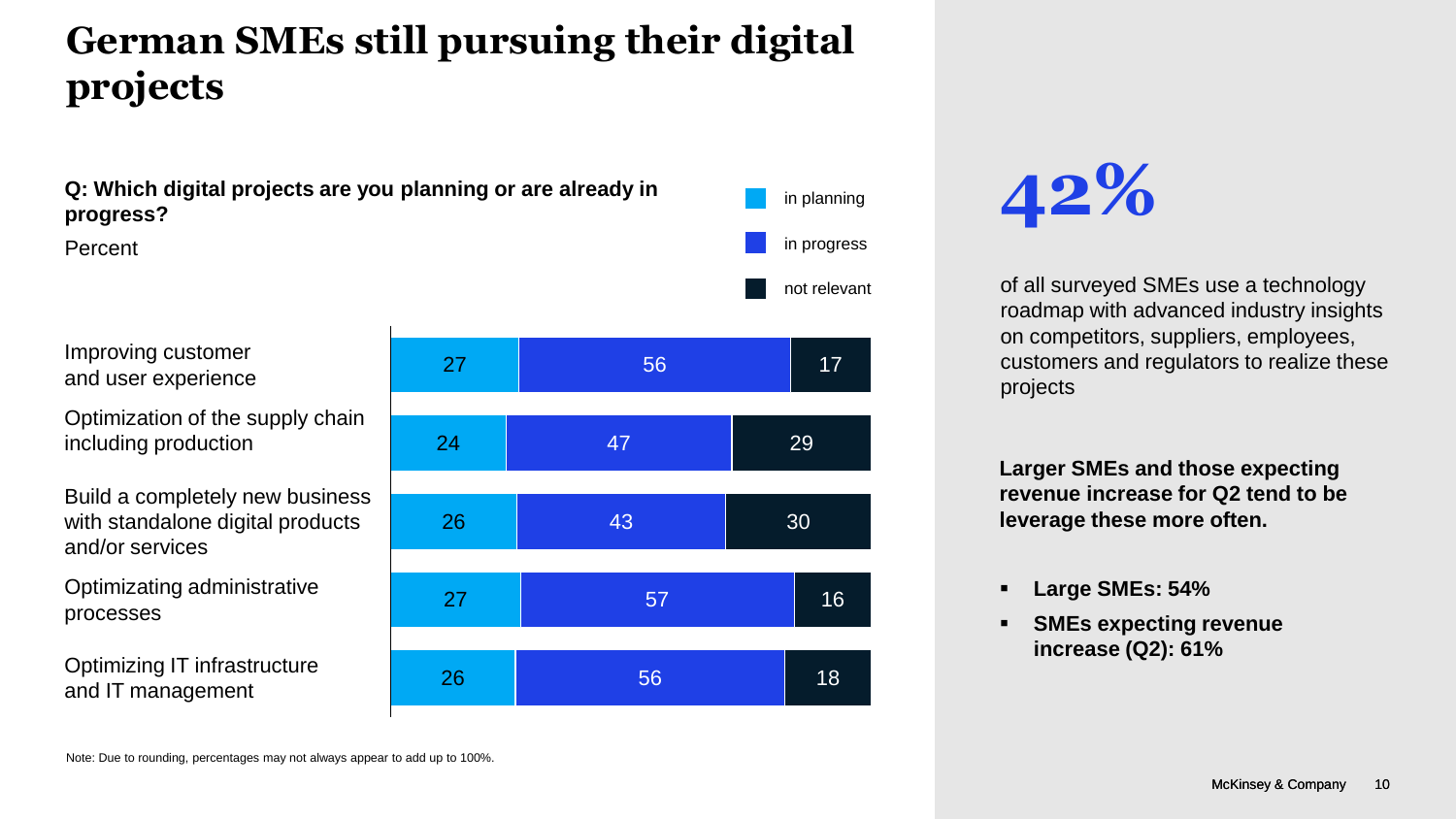**Q: From which technology do you expect efficiency gains and new value creation potential in the future?**



**The larger the company the higher the expectations regarding the effectiveness and value creation potential of future technologies**



Percent

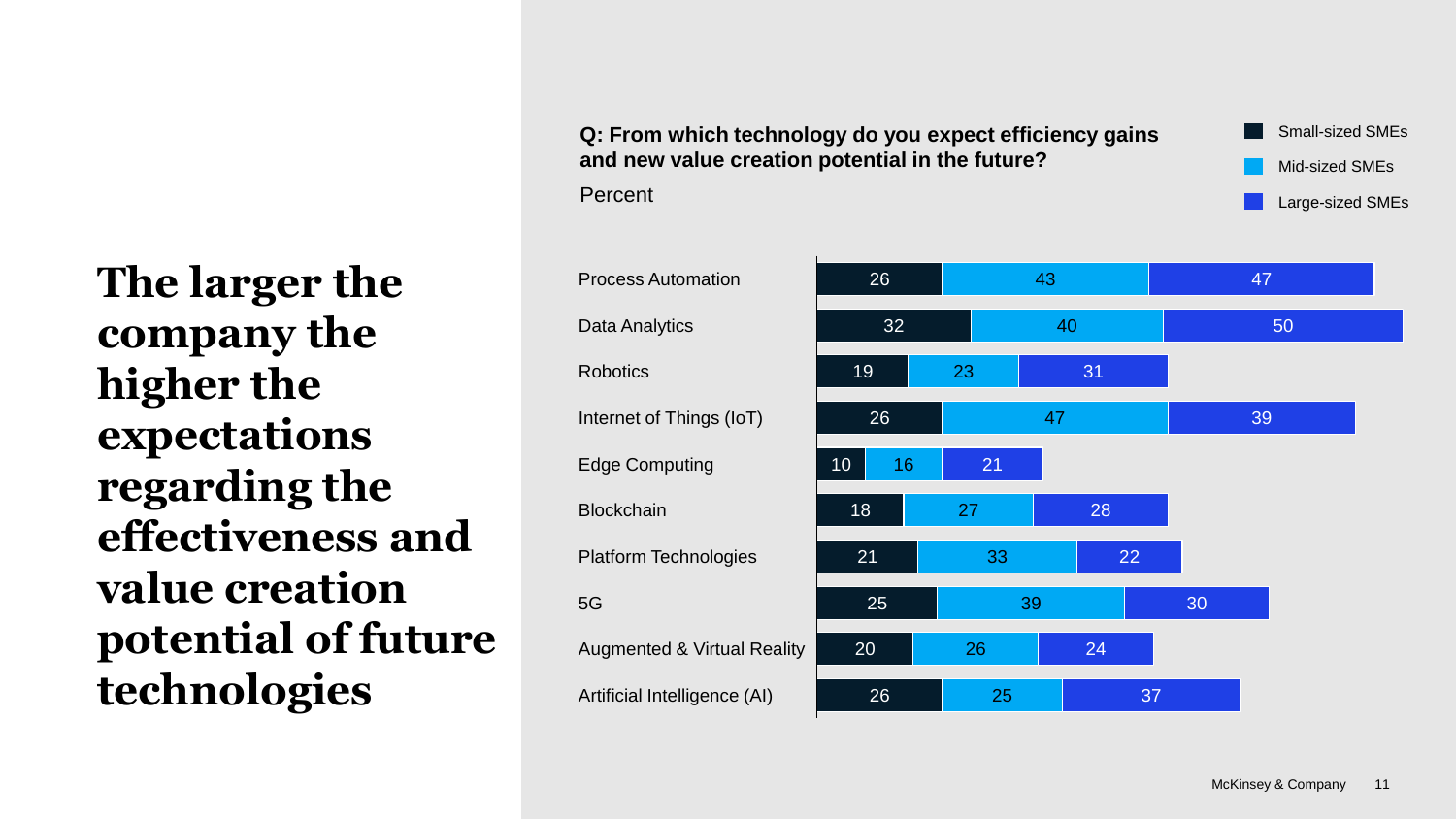### **Flexible working models are conquering the German Mittelstand**

of SMEs operated with mandatory in-person work before COVID-19



of SMEs expect that the COVID-19 crisis will make working models in their company more flexible in the long run

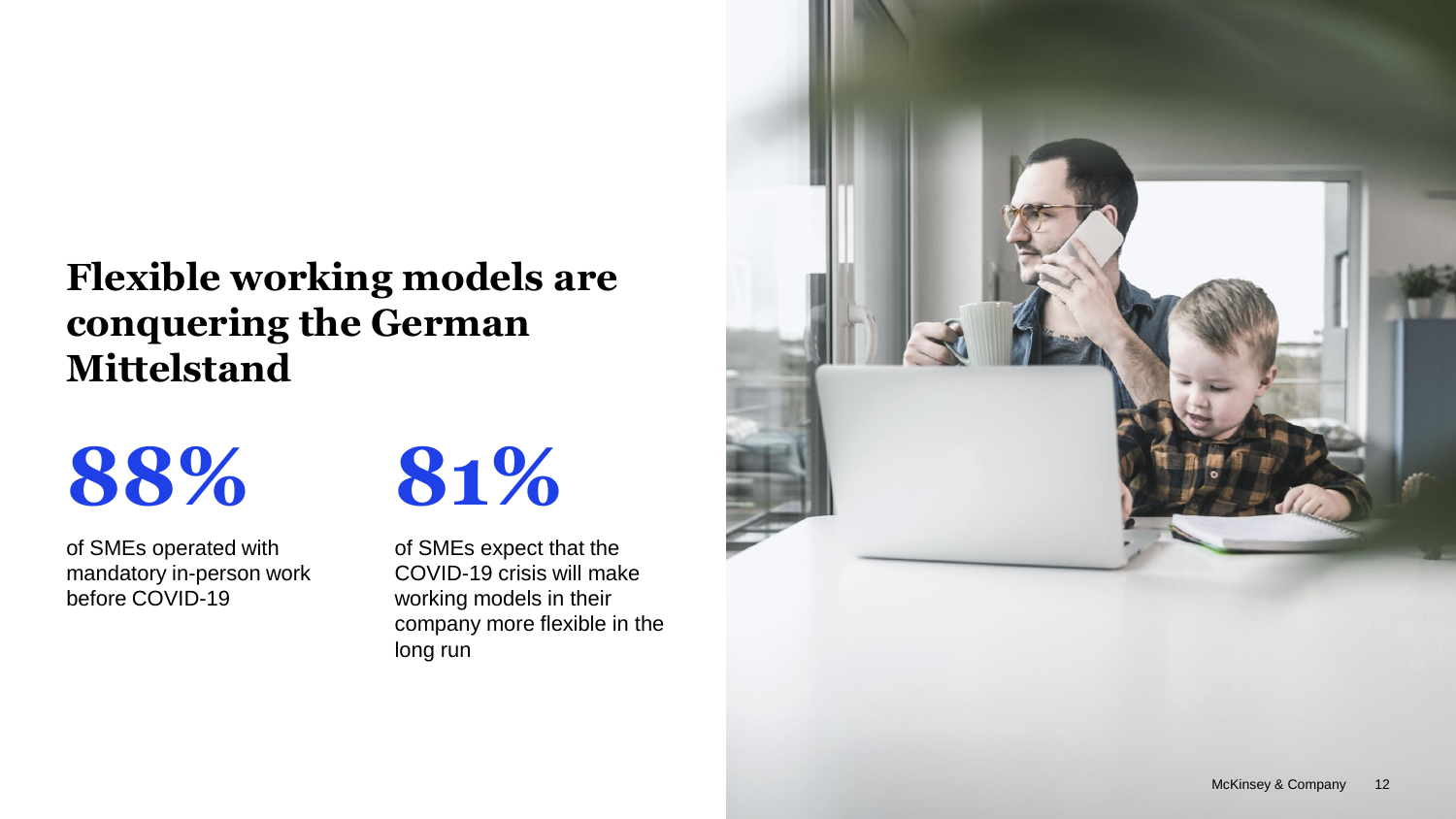### **80% of companies believe ecosystems are profitable, and 51% expect a stronger involvement due to COVID-19**

#### **Core beliefs of >80% of organizations**

Partnerships help unlock new value potentials

Ecosystems support the competitiveness of German SMEs internationally

Ecosystems lead to improvements in customer experience

**The focus of the ecosystem building varies by industry, but opening new value potentials is the leading cause** 

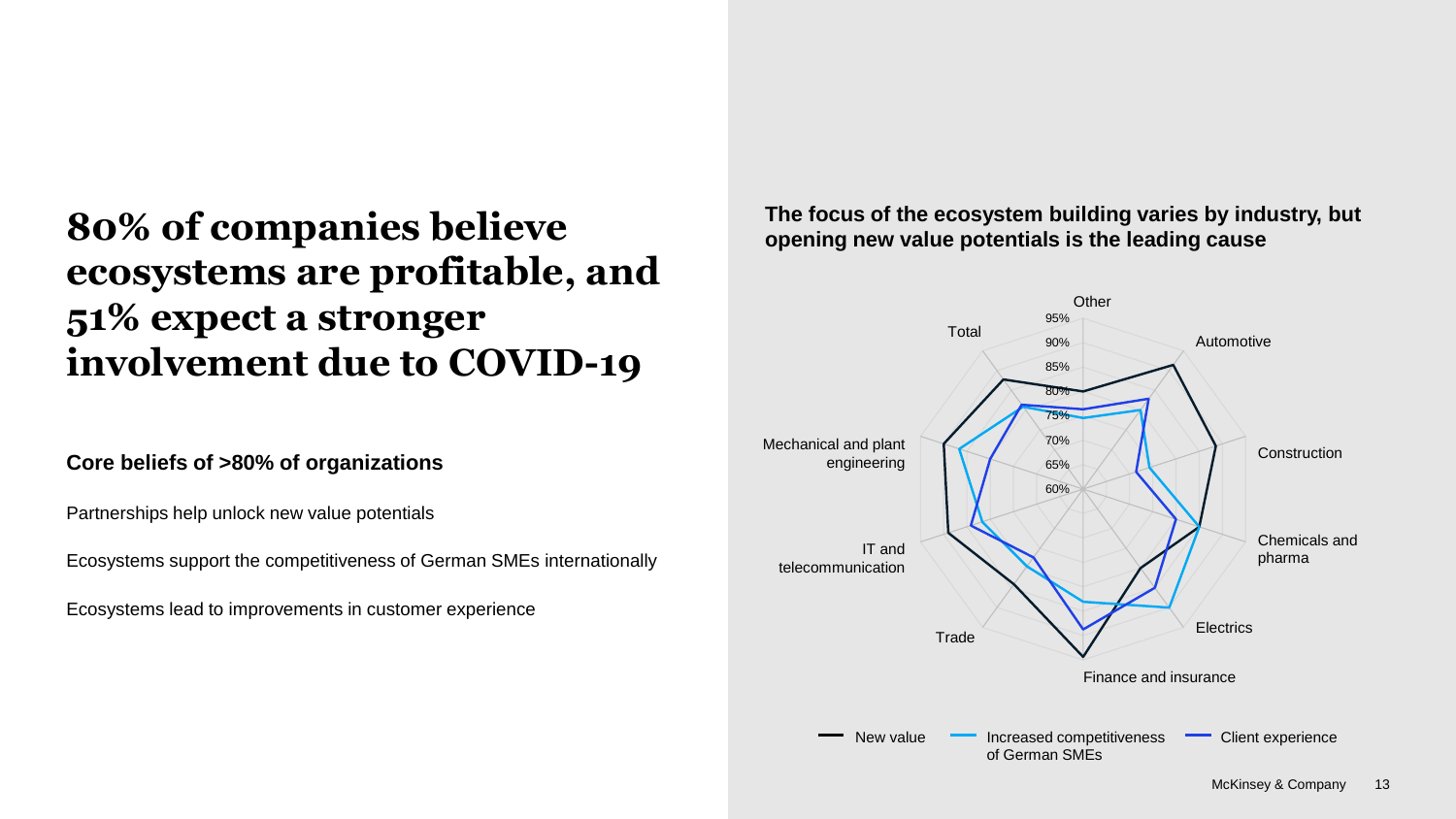### **M&A Market will gain traction**

**Q: Which of the following consolidation activities do you already pursue, are you currently planning, or are not relevant for you** 

Percent

Acquisition and takeover of competitors Strategic alliances

**Cooperations** 

Mergers

Purchase of critical intellectual property



Note: Due to rounding, percentages may not always appear to add up to 100%.

not relevant in planning in progress

## $1/2$  of those

**companies with positive revenue prospects** for Q2 **act on their self supposed consolidation measures accordingly**, while only

**<1/3** of other SMEs plan to do so

McKinsey & Company 14 Companies with expected **revenue decline** tend to state that these **topics are not of relevance to them**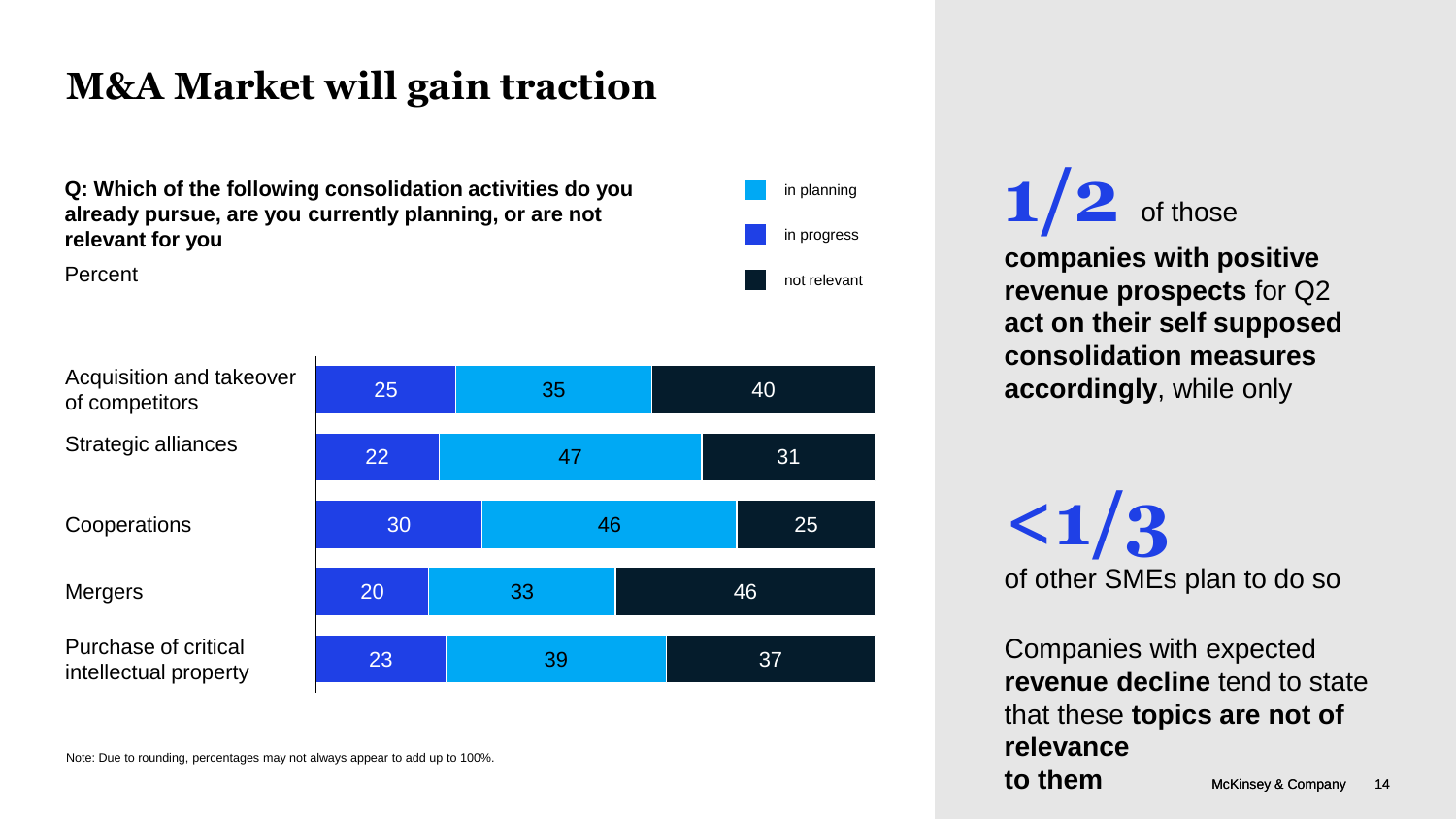### **77% of SMEs are optimistic about the future**

**How optimistic are you about the future?** 

Percent



**Optimistic or rather optimistic Pessimistic or rather pessimistic**  **3%**

of pessimistic SMEs expect revenue increases for Q2 2020

**14%**

of optimistic SMEs expect revenue increases for Q2 2020



of pessimistic SMEs expect revenue decreases for Q2 2020



of optimistic SMEs expect revenue decreases for Q2 2020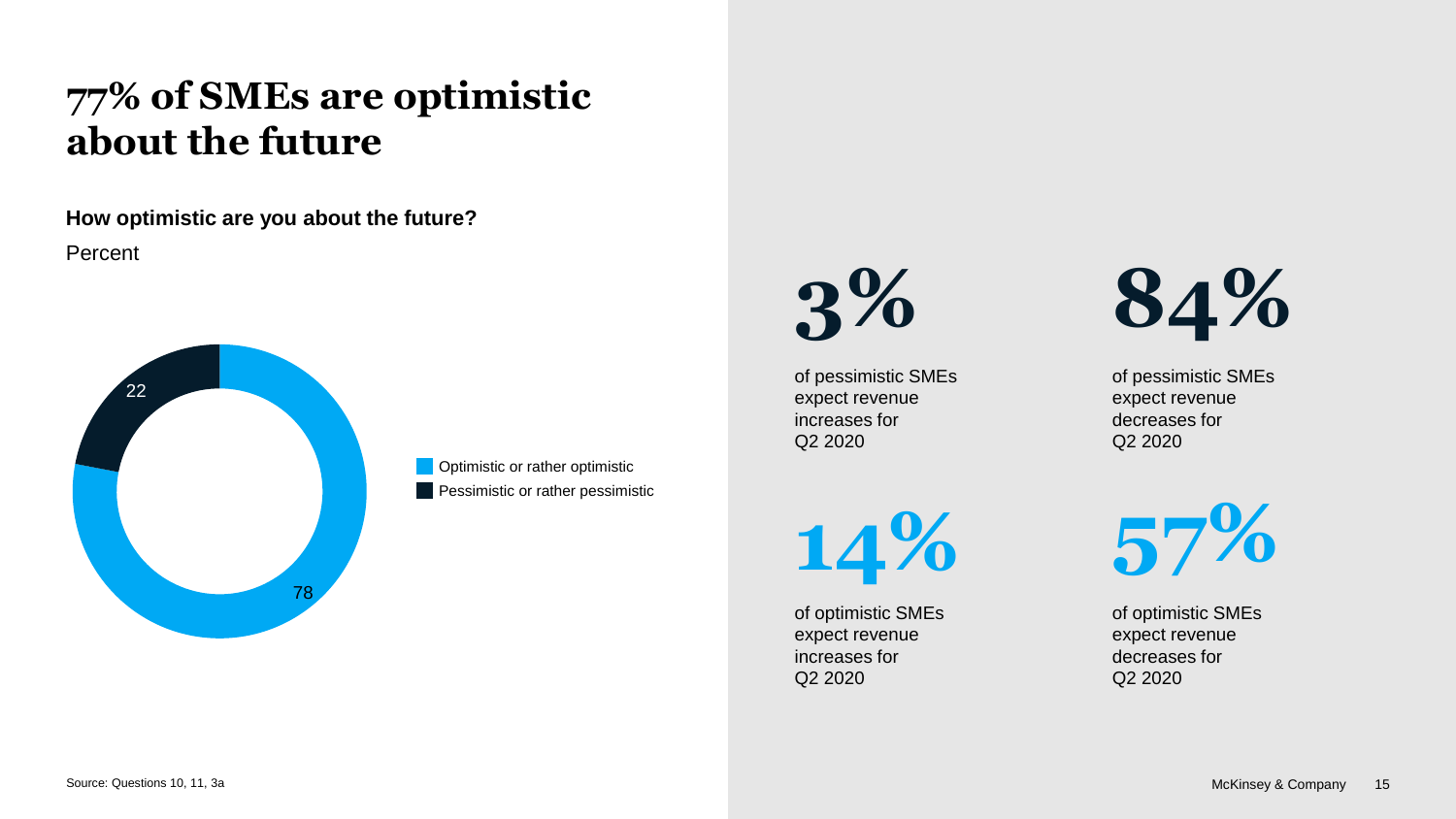### **21% of all companies are content with the measures taken by the state**

**Do you wish for more support from the government?** Percent



#### No, we are content with the measures taken

Yes, more financial measures are necessary

Yes, more regulatory and policy measures are required

#### **Company size**